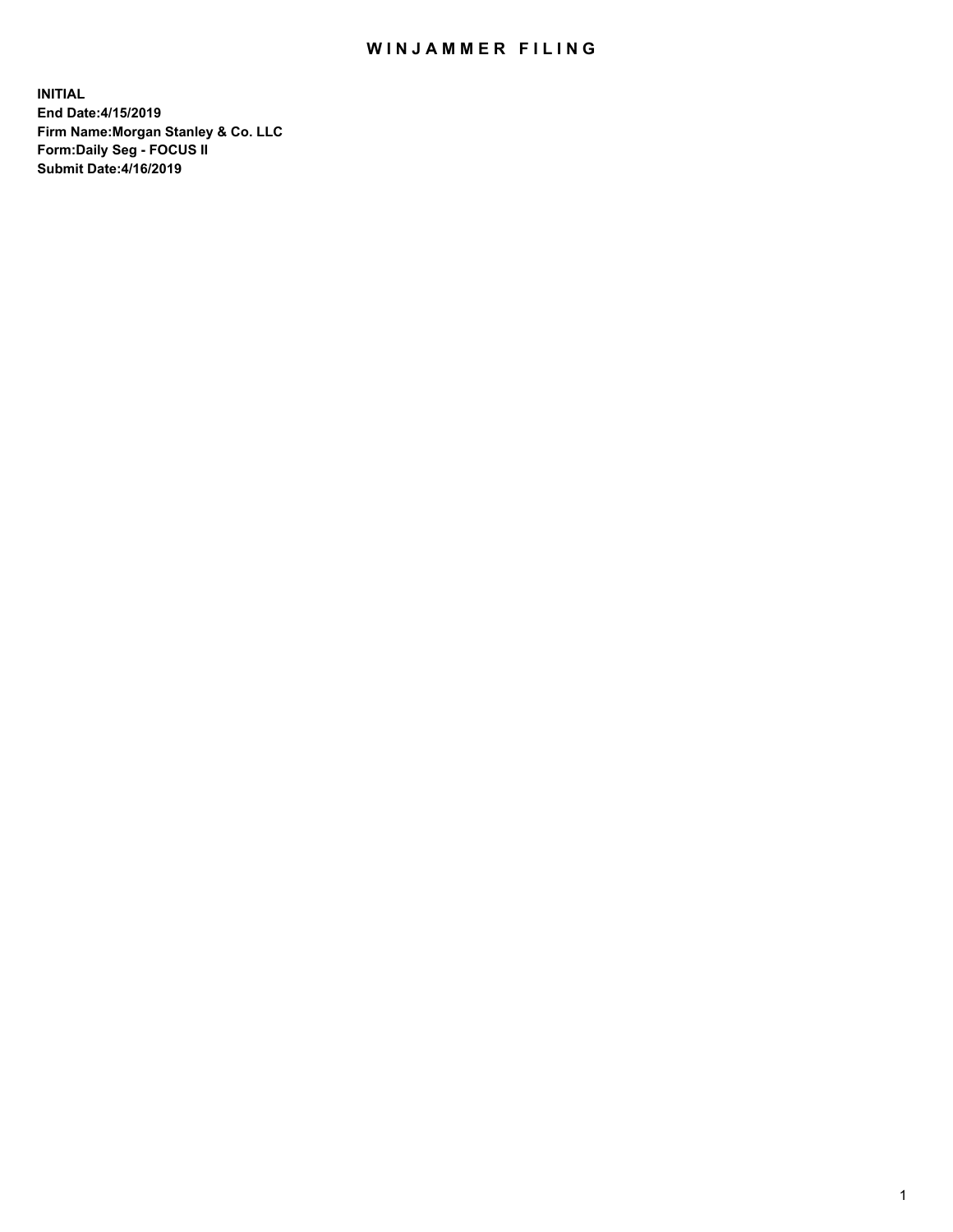**INITIAL End Date:4/15/2019 Firm Name:Morgan Stanley & Co. LLC Form:Daily Seg - FOCUS II Submit Date:4/16/2019 Daily Segregation - Cover Page**

| Name of Company                                                                   | Morgan Stanley & Co. LLC     |
|-----------------------------------------------------------------------------------|------------------------------|
| <b>Contact Name</b>                                                               | <b>Ikram Shah</b>            |
| <b>Contact Phone Number</b>                                                       | 212-276-0963                 |
| <b>Contact Email Address</b>                                                      | Ikram.shah@morganstanley.com |
| FCM's Customer Segregated Funds Residual Interest Target (choose one):            |                              |
| a. Minimum dollar amount: ; or                                                    | 235,000,000                  |
| b. Minimum percentage of customer segregated funds required:% ; or                | <u>0</u>                     |
| c. Dollar amount range between: and; or                                           | <u>0 0</u>                   |
| d. Percentage range of customer segregated funds required between: % and %.       | 0 Q                          |
| FCM's Customer Secured Amount Funds Residual Interest Target (choose one):        |                              |
| a. Minimum dollar amount: ; or                                                    | 140,000,000                  |
| b. Minimum percentage of customer secured funds required:%; or                    | <u>0</u>                     |
| c. Dollar amount range between: and; or                                           | 0 <sub>0</sub>               |
| d. Percentage range of customer secured funds required between:% and%.            | 0 <sub>0</sub>               |
| FCM's Cleared Swaps Customer Collateral Residual Interest Target (choose one):    |                              |
| a. Minimum dollar amount: ; or                                                    | 92,000,000                   |
| b. Minimum percentage of cleared swaps customer collateral required:% ; or        | <u>0</u>                     |
| c. Dollar amount range between: and; or                                           | 0 Q                          |
| d. Percentage range of cleared swaps customer collateral required between:% and%. | 00                           |

Attach supporting documents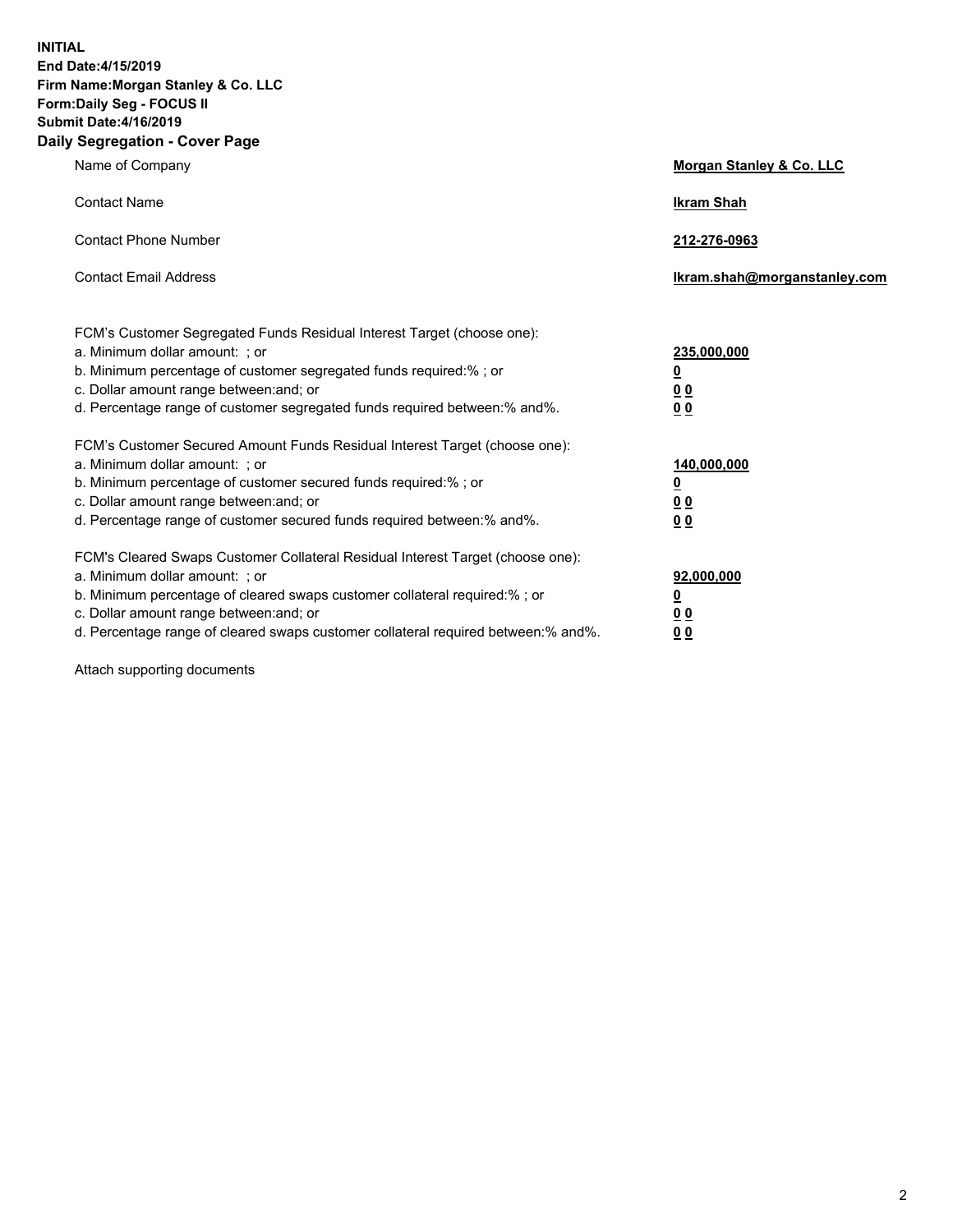## **INITIAL End Date:4/15/2019 Firm Name:Morgan Stanley & Co. LLC Form:Daily Seg - FOCUS II Submit Date:4/16/2019**

## **Daily Segregation - Secured Amounts**

|          | Foreign Futures and Foreign Options Secured Amounts                                                                                |                                 |
|----------|------------------------------------------------------------------------------------------------------------------------------------|---------------------------------|
|          | Amount required to be set aside pursuant to law, rule or regulation of a foreign                                                   | $0$ [7305]                      |
|          | government or a rule of a self-regulatory organization authorized thereunder                                                       |                                 |
| 1.       | Net ledger balance - Foreign Futures and Foreign Option Trading - All Customers                                                    |                                 |
|          | A. Cash                                                                                                                            | 2,969,780,791                   |
|          | B. Securities (at market)                                                                                                          | 2,068,511,701                   |
| 2.       | Net unrealized profit (loss) in open futures contracts traded on a foreign board of trade                                          | 451,298,518 [7                  |
| 3.       | Exchange traded options                                                                                                            |                                 |
|          | a. Market value of open option contracts purchased on a foreign board of trade                                                     | 13,867,370 [73                  |
|          | b. Market value of open contracts granted (sold) on a foreign board of trade                                                       | -9,996,917 [73                  |
| 4.<br>5. | Net equity (deficit) (add lines 1.2. and 3.)                                                                                       | 5,493,461,463                   |
|          | Account liquidating to a deficit and account with a debit balances - gross amount                                                  | 23,853,323 [73                  |
| 6.       | Less: amount offset by customer owned securities<br>Amount required to be set aside as the secured amount - Net Liquidating Equity | <mark>-22,912,112</mark> [7     |
|          | Method (add lines 4 and 5)                                                                                                         | 5,494,402,674                   |
| 7.       | Greater of amount required to be set aside pursuant to foreign jurisdiction (above) or line                                        | 5,494,402,674                   |
|          | 6.                                                                                                                                 |                                 |
|          | FUNDS DEPOSITED IN SEPARATE REGULATION 30.7 ACCOUNTS                                                                               |                                 |
| 1.       | Cash in banks                                                                                                                      |                                 |
|          | A. Banks located in the United States                                                                                              | 423,074,352 [7                  |
|          | B. Other banks qualified under Regulation 30.7                                                                                     | 630,220,094 [7                  |
|          |                                                                                                                                    | [7530]                          |
| 2.       | Securities                                                                                                                         |                                 |
|          | A. In safekeeping with banks located in the United States                                                                          | 157,048,060 [7                  |
|          | B. In safekeeping with other banks qualified under Regulation 30.7                                                                 | 0 [7560] 157,04                 |
| 3.       | Equities with registered futures commission merchants                                                                              |                                 |
|          | A. Cash                                                                                                                            | 7,188,132 [758                  |
|          | <b>B.</b> Securities                                                                                                               | $0$ [7590]                      |
|          | C. Unrealized gain (loss) on open futures contracts                                                                                | 100,760 [7600]                  |
|          | D. Value of long option contracts                                                                                                  | $0$ [7610]                      |
|          | E. Value of short option contracts                                                                                                 | 0 [7615] 7,288,                 |
| 4.       | Amounts held by clearing organizations of foreign boards of trade                                                                  |                                 |
|          | A. Cash                                                                                                                            | $0$ [7640]                      |
|          | <b>B.</b> Securities                                                                                                               | $0$ [7650]                      |
|          | C. Amount due to (from) clearing organization - daily variation                                                                    | $0$ [7660]                      |
|          | D. Value of long option contracts                                                                                                  | $0$ [7670]                      |
|          | E. Value of short option contracts                                                                                                 | 0 [7675] 0 [768                 |
| 5.       | Amounts held by members of foreign boards of trade                                                                                 |                                 |
|          | A. Cash                                                                                                                            | 2,101,032,543                   |
|          | <b>B.</b> Securities                                                                                                               | 1,911,463,641                   |
|          | C. Unrealized gain (loss) on open futures contracts                                                                                | 451, 197, 758 [7                |
|          | D. Value of long option contracts                                                                                                  | 13,867,370 [77                  |
|          | E. Value of short option contracts                                                                                                 | -9,996,917 [773                 |
|          |                                                                                                                                    | [7740]                          |
| 6.       | Amounts with other depositories designated by a foreign board of trade                                                             | $0$ [7760]                      |
| 7.<br>8. | Segregated funds on hand                                                                                                           | $0$ [7765]                      |
| 9.       | Total funds in separate section 30.7 accounts                                                                                      | 5,685,195,793<br>190,793,119 [7 |
|          | Excess (deficiency) Set Aside for Secured Amount (subtract line 7 Secured Statement<br>Page 1 from Line 8)                         |                                 |

- 10. Management Target Amount for Excess funds in separate section 30.7 accounts **140,000,000** [7780]
- 11. Excess (deficiency) funds in separate 30.7 accounts over (under) Management Target **50,793,119** [7785]

 A. Cash **2,969,780,791** [7315]  $38, 511, 701$  [7317] 298,518 [7325]

a. Market of orien 13,858 [7335] **96,917** [7337] **03,461,463** [7345] 853,323 [7351] Less: amount offset by customer owned securities **-22,912,112** [7352] **941,211** [7354] **5,494,402,674** [7355]

## **5,494,402,674** [7360]

A. **074,352** [7500] B. Other banks qualified under Regulation 30.7 **630,220,094** [7520] **1,053,294,446** [7530]

 $, 048, 060$  [7540]  $560$ ] **157,048,060** [7570]

 A. Cash **7,188,132** [7580] E. Value of short option contracts **0** [7615] **7,288,892** [7620]

E. Value of short option contracts **0** [7675] **0** [7680]

 A. Cash **2,101,032,543** [7700] **1,463,641** [7710] **(197,758** [7720] **0. 27. 270 [7730]**  E. Value of short option contracts **-9,996,917** [7735] **4,467,564,395**  $|01$ 85,195,793 [7770] **190,793,119** [7380]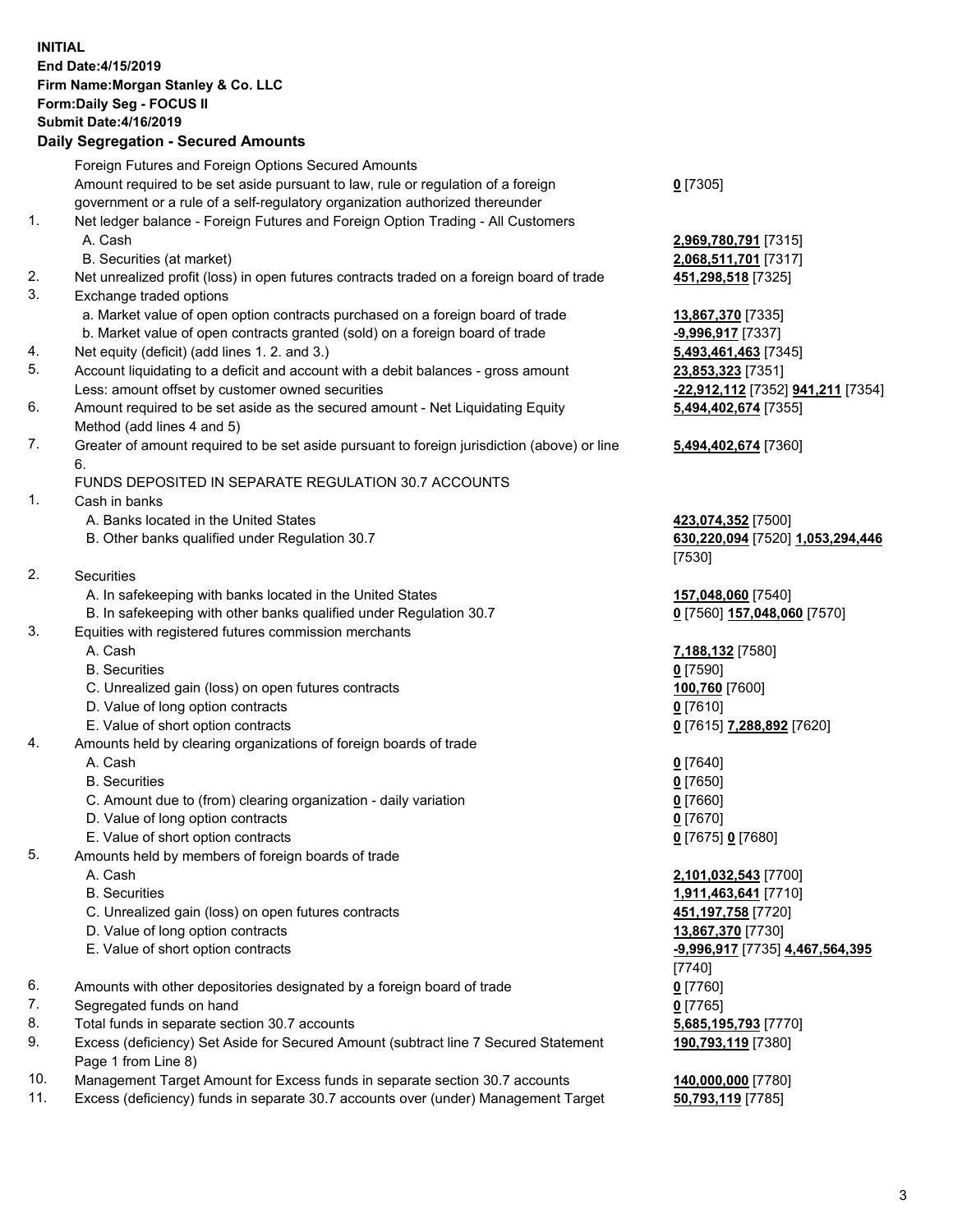**INITIAL End Date:4/15/2019 Firm Name:Morgan Stanley & Co. LLC Form:Daily Seg - FOCUS II Submit Date:4/16/2019 Daily Segregation - Segregation Statement** SEGREGATION REQUIREMENTS(Section 4d(2) of the CEAct) 1. Net ledger balance A. Cash **7,957,470,563** [7010] B. Securities (at market) **6,273,840,207** [7020] 2. Net unrealized profit (loss) in open futures contracts traded on a contract market **2,096,854,968** [7030] 3. Exchange traded options A. Add market value of open option contracts purchased on a contract market **246,944,066** [7032] B. Deduct market value of open option contracts granted (sold) on a contract market **-237,925,273** [7033] 4. Net equity (deficit) (add lines 1, 2 and 3) **16,337,184,531** [7040] 5. Accounts liquidating to a deficit and accounts with debit balances - gross amount **196,157,611** [7045] Less: amount offset by customer securities **-194,681,287** [7047] **1,476,324** [7050] 6. Amount required to be segregated (add lines 4 and 5) **16,338,660,855** [7060] FUNDS IN SEGREGATED ACCOUNTS 7. Deposited in segregated funds bank accounts A. Cash **4,167,358,898** [7070] B. Securities representing investments of customers' funds (at market) **0** [7080] C. Securities held for particular customers or option customers in lieu of cash (at market) **550,521,779** [7090] 8. Margins on deposit with derivatives clearing organizations of contract markets A. Cash **6,059,699,417** [7100] B. Securities representing investments of customers' funds (at market) **0** [7110] C. Securities held for particular customers or option customers in lieu of cash (at market) **5,723,318,428** [7120] 9. Net settlement from (to) derivatives clearing organizations of contract markets **103,920,944** [7130] 10. Exchange traded options A. Value of open long option contracts **246,944,066** [7132] B. Value of open short option contracts **-237,925,273** [7133] 11. Net equities with other FCMs A. Net liquidating equity **11,484,262** [7140] B. Securities representing investments of customers' funds (at market) **0** [7160] C. Securities held for particular customers or option customers in lieu of cash (at market) **0** [7170] 12. Segregated funds on hand **0** [7150] 13. Total amount in segregation (add lines 7 through 12) **16,625,322,521** [7180] 14. Excess (deficiency) funds in segregation (subtract line 6 from line 13) **286,661,666** [7190]

- 15. Management Target Amount for Excess funds in segregation **235,000,000** [7194]
- 16. Excess (deficiency) funds in segregation over (under) Management Target Amount Excess

**51,661,666** [7198]